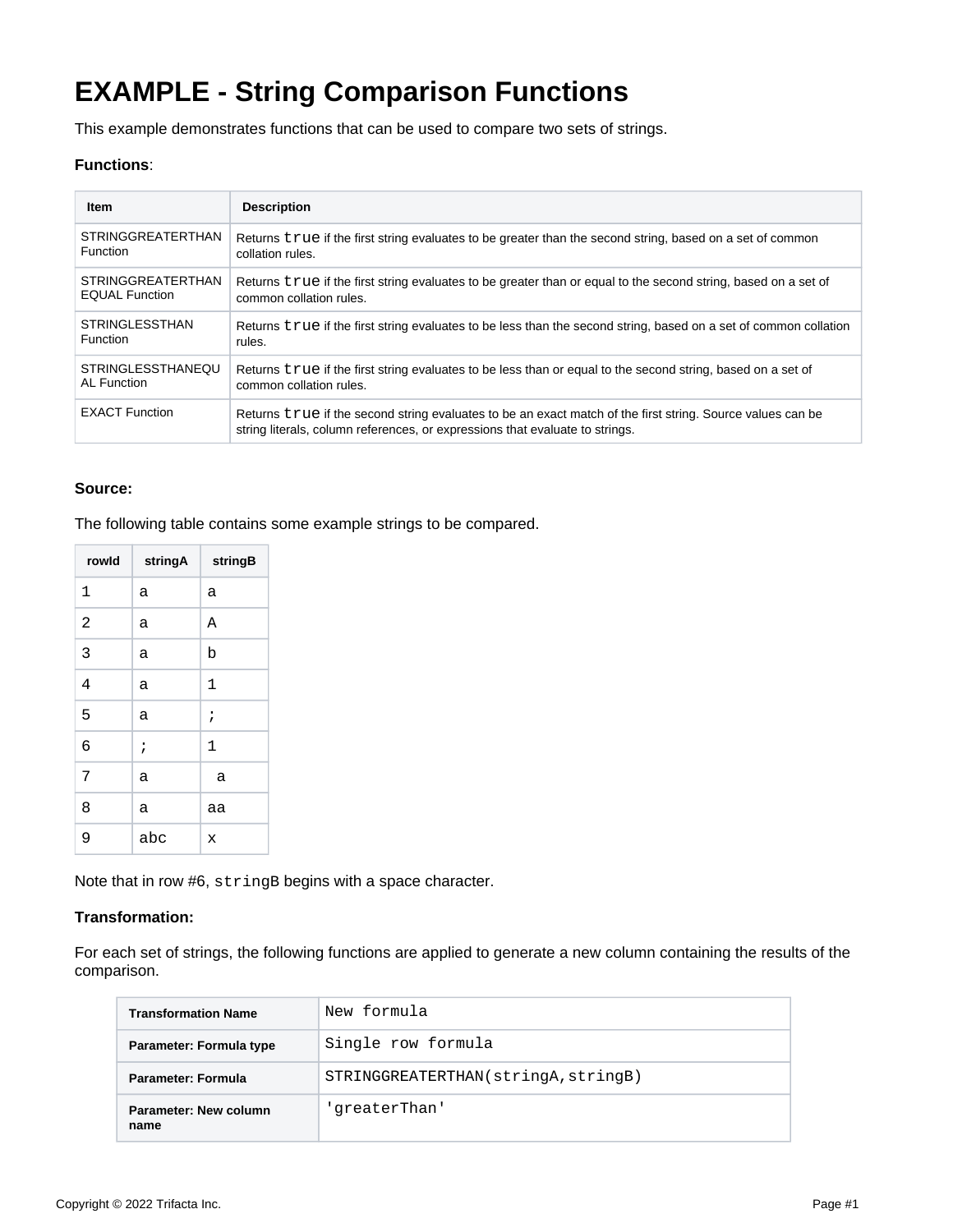| <b>Transformation Name</b>    | New formula                             |
|-------------------------------|-----------------------------------------|
| Parameter: Formula type       | Single row formula                      |
| Parameter: Formula            | STRINGGREATERTHANEQUAL(stringA,stringB) |
| Parameter: New column<br>name | 'qreaterThanEqual'                      |

| <b>Transformation Name</b>    | New formula                     |
|-------------------------------|---------------------------------|
| Parameter: Formula type       | Single row formula              |
| Parameter: Formula            | STRINGLESSTHAN(stringA,stringB) |
| Parameter: New column<br>name | 'lessThan'                      |

| <b>Transformation Name</b>    | New formula                           |
|-------------------------------|---------------------------------------|
| Parameter: Formula type       | Single row formula                    |
| Parameter: Formula            | STRINGLESSTHANEQUAL(stringA, stringB) |
| Parameter: New column<br>name | 'lessThanEqual'                       |

| <b>Transformation Name</b>    | New formula            |
|-------------------------------|------------------------|
| Parameter: Formula type       | Single row formula     |
| <b>Parameter: Formula</b>     | EXACT(stringA,stringB) |
| Parameter: New column<br>name | 'exactEqual'           |

## **Results:**

In the following table, the Notes column has been added manually.

| rowld | stringA | stringB | lessThanEqual | lessThan | greaterThanEqual | greaterThan | exactEqual | <b>Notes</b>                                                                                                                        |
|-------|---------|---------|---------------|----------|------------------|-------------|------------|-------------------------------------------------------------------------------------------------------------------------------------|
|       | a       | a       | true          | false    | true             | false       | true       | Evaluation<br>0f<br>differences<br>between ST<br>RINGLES<br>STHAN and<br>STRINGG<br>REATERT<br>HAN and<br>greater than<br>versions. |